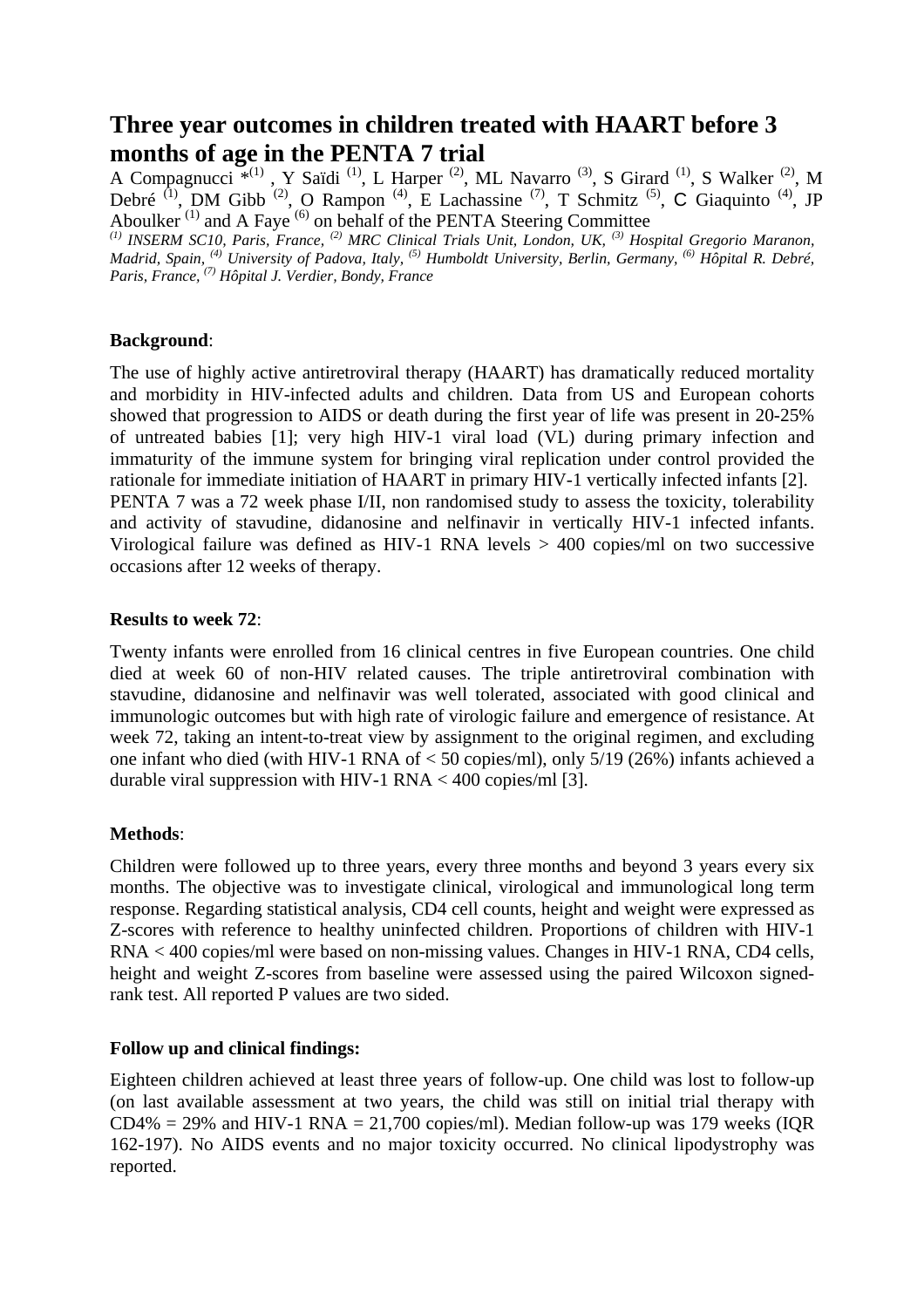### **Antiretroviral status at last assessment** *(on 18 children)***:**

At their last assessment, nine children (50 %) were still taking their initial therapy stavudine+didanosine+nelfinavir, although six of them were on virological failure by week 72. Of the **9** children who stopped the initial drugs regimen, **3** never restarted, while **6** switched immediately or subsequently to other regimens. Two children stopped permanently due to lack of virological response after 24 and 60 weeks of therapy respectively and one infant stopped at week 72 for parents request while HIV-1 RNA was < 50 copies/ml.

Out of the six who switched, **4** changed therapy before week 72 mainly due to viral load rebound or lack of viral load response. One child switched at week 168 due to high viral load. One child stopped at week 72 for parents request with an HIV-1 RNA < 50 copies/ml. There was an immediate viral load rebound > 5 log that remained high until the child switched to a new regimen at week 156. Details of all switches are given in Table 1.

| <b>Patient ID</b> | $1st$ regimen   | <b>HIV-1 RNA at switch</b> | Susbsequent regimen | <b>Last HIV-1 RNA</b> |
|-------------------|-----------------|----------------------------|---------------------|-----------------------|
|                   | stopped         | (copies/ml)                |                     | (copies/ml)           |
| $\mathbf{1}$      | Week 36         | 65,112                     | $3TC+ABC+NVP$       | $< 50$ (week 180)     |
| $\overline{2}$    | Week 60         | > 500,000                  | 3TC+Lop/r+NVP       | $< 50$ (week 168)     |
| 3                 | Week 12         | 95,000                     | $3TC+D4T+NFV$       |                       |
|                   |                 | > 800,000                  | ZDV+ABC+NVP+Lop/r   |                       |
|                   |                 | < 50                       | ZDV+ABC+NVP         |                       |
|                   |                 | 250,000                    | None                | 92,000 (week 192)     |
| $\overline{4}$    | Week 36         | 1,480,000                  | $3TC+D4T+ABC+RTV$   |                       |
|                   |                 | 315,000                    | $3TC+D4T+ABC+Lop/r$ | 73 (week 192)         |
| $\overline{5}$    | <b>Week 168</b> | 158,886                    | DDI+Lop/r+EFV       | 206 (week 192)        |
| 6                 | Week 72         | 267,000                    | $3TC+ABC+Lop/r$     | $< 50$ (week 192)     |

**Table 1 : Switches after first line therapy**

### **HIV-1 RNA at week 156:**

Seven children had HIV-1 RNA < 400 copies at 3 years. Four of them were on virological success after 72 weeks of therapy : 3 were still on initial therapy and 1 never restarted after week 72. The remaining 3 children had switched to other regimens prior to week 72. Among the 11 children who had HIV-1 RNA  $>$  400 copies/ml at three years, 6 were still taking initial therapy with HIV-1 RNA ranging from 1824 to 19,000 copies/ml. The proportion of children with HIV-1 RNA  $<$  400 copies/ml (7/18=39 %) was similar to that observed at week 72  $(7/16=44\%)$ .

### **Immunology, height and weight at week 156:**

Median CD4 % was 34 % (range 23-45), with the median increase from baseline in CD4 Zscore  $+0.42$  (range  $-3.6$  to 4.3, p=0.16). Weight and height adjusted for sex and age had increased significantly by 3 years (median increase Z-score from baseline  $+0.99$  and  $+1.50$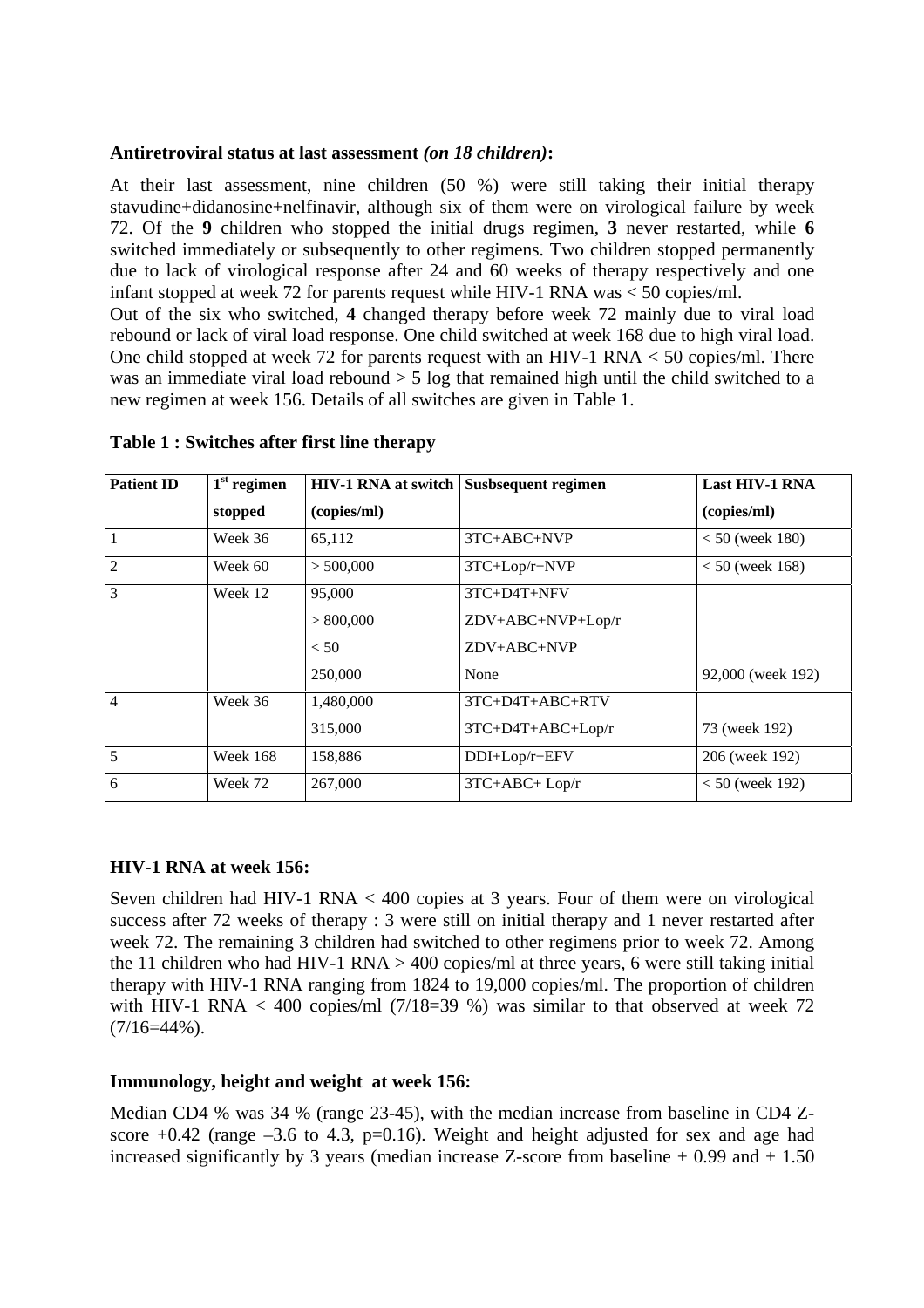respectively, both P<=0.002). Changes from baseline in CD4 %, CD4 Z-score, weight and height for sex and age are summarized in Table 2.

|             | Table 2. Change from baseline in CD4 percentage, CD4 z score, weight and height for |  |  |
|-------------|-------------------------------------------------------------------------------------|--|--|
| sex and age |                                                                                     |  |  |

| Week | Median (range)<br>change in<br>CD4% from<br>baseline | Median (range) change<br>in CD4 Z-score from<br>baseline | Median (range) change<br>in weight Z-score from<br>baseline<br>$(P^*)$ | Median (range) change<br>in height Z-score from<br>baseline<br>$(P^*)$ |
|------|------------------------------------------------------|----------------------------------------------------------|------------------------------------------------------------------------|------------------------------------------------------------------------|
| 12   | $+7$ (-41 to 31)                                     | $+0.52$ (-2.96 to 2.15)                                  | $+0.14$ (-2.07 to 2.75)<br>(0.19)                                      | $+0.28$ (-1.19 to 1.98)<br>(0.117)                                     |
| 24   | $+4$ (-35 to 33)                                     | $+0.66$ (-2.74 to 3.03)                                  | $+0.51$ (-1.55 to 3.55)<br>(0.025)                                     | $+0.83$ (-1.06 to 3.52)<br>(0.004)                                     |
| 72   | $-2$ ( $-43$ to 36)                                  | $+0.37$ (-3.55 to 4.30)                                  | $+0.53$ (-1.54 to 6.10)<br>(0.018)                                     | $+1.41$ (-1.10 to 6.85)<br>(0.001)                                     |
| 156  | 1 $(-36 \text{ to } 34)$                             | $+0.42$ (-3.58 to 4.30)                                  | $+0.99$ (-0.61 to 6.63)<br>(0.002)                                     | $1.50(-0.71)$ to 8.56)<br>(0.001)                                      |

\* P value calculated with Wilcoxon signed-rank test

### **Conclusions**:

 In PENTA 7, children who started HAART early in life showed clinical and immunological improvement by 3 years. Initial regimen with stavudine+didanosine+nelfinavir was maintained in almost 50 % of children. Although some of them did not achieve viral load suppression, their HIV-1 RNA remained stable by three years. Switches due to poor virologic suppression were frequent and this can reduce the small pool of drugs available for children. Weight and height significantly increased by 3 years and immunological status remained stable or improved.

More potent antiretroviral drugs and more easily to administer are now available but progress in more suitable and palatable formulations for children is still needed. All these aspects could provide the support to treat infants during primary HIV infection but for how long ? Which other strategies (structured treatment interruption, vaccination, IL-2) must be undertaken in order to maintain immunological status and prevent long term toxicity ? Large cohorts of primary HIV infected children, treated or not and followed since birth, are indispensable to improve knowledge about infants antiretroviral response.